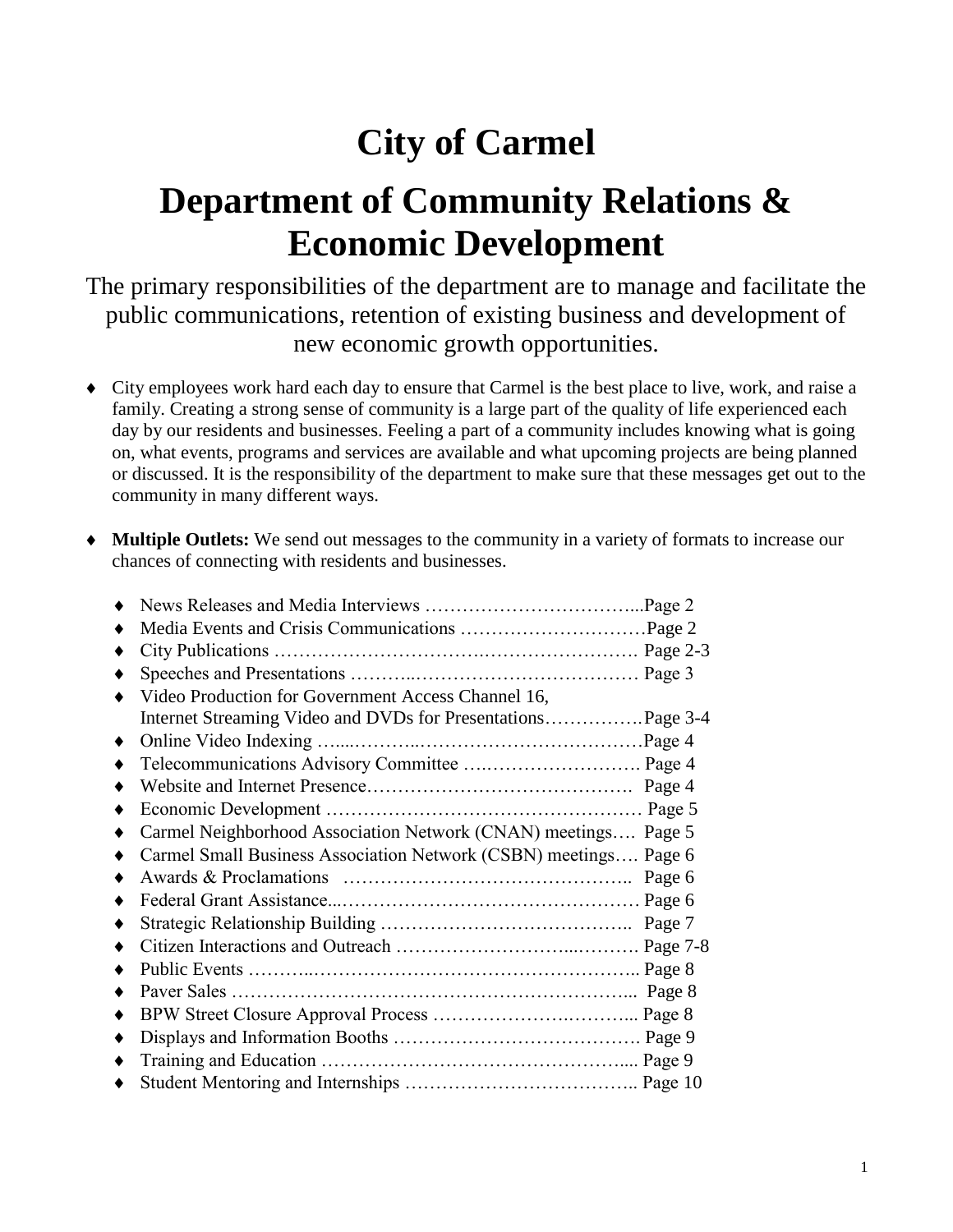- **Assisting Other Departments:** This department also assists other departments with the communications and media needs they have for various events and programs.
- **Economic Development:** This department is responsible for managing the retention of existing business in the City of Carmel as well as the research and development of new economic growth opportunities.

# **Department of Community Relations Staff**

#### **Nancy S. Heck**

Director of Community Relations

#### **Melanie Lentz**

Community Relations Specialist

### **News Releases and Media Interviews**

- Issues all news releases pertaining to City activities and events
	- Researches issue, writes & edits releases
	- Alerts the media to events in the community
	- Controls the nature and flow of information about all events
- Communicates on regular basis with members of the media
	- Alerts them to potential stories of interest
	- Develops a relationship of mutual trust with media contacts
- Manages communications between news media and other City employees
	- Guides media to the appropriate staff member when seeking an interview
	- Prepares the staff member for questions/answers and often oversees the interview process

## **Media Events and Crisis Communication**

- Manages all aspects of special media events
- Arranges date, time, location, speakers, refreshments, invitations, equipment, media coverage, and back-up plans in case of rain
- Calls the news desk of the local media outlets the day of the event to ensure coverage
- Responds to crisis issues and coordinates with other agencies to synchronize response

## **City Publications**

The department has created publications to meet the needs of residents, businesses and others seeking information about the City of Carmel. These resources include:

- Economic Development Brochure
- Arts & Design District Brochure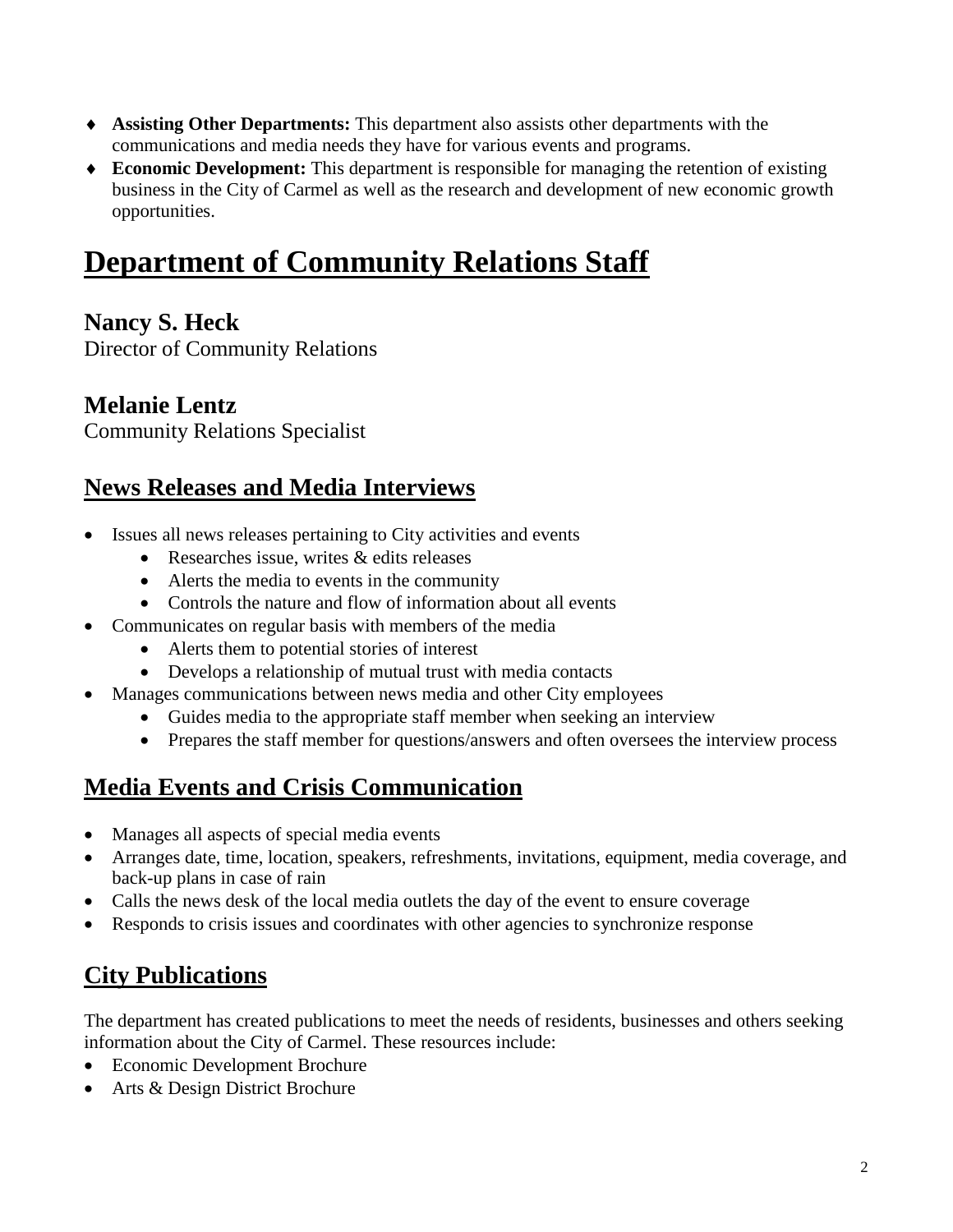- Roundabout Brochure
- Parking Maps
	- Arts & Design District
	- Carmel City Center
- Relocation Package
	- Developed for people considering a move to Carmel
	- Includes Visitors Guide and information from Carmel Clay Schools, Carmel Clay Public Library and other areas of interest in the City
- Economic Development Package
	- Developed for businesses and corporations considering a move to Carmel
	- Includes Economic Development brochure and relevant media coverage about specific projects and events
- Roundabout Package
	- Includes information about roundabout interchanges in Carmel (current and proposed). It includes Carmel's "All About Roundabouts" video, information about the CarmelLink project and statistics from the Insurance Institute for Highway Safety.

#### **Speeches and Presentations**

- Creates speeches and presentations for use by Mayor and other City of Carmel employees
- Assists Department Directors and Elected Officials when speaking before groups of citizens
- Helps develop and deliver a consistent message
- Produces PowerPoint presentations, mounted maps and charts, and other materials to accompany presentations
- Responsible for setup of technical equipment and internet access

#### **Video Productions for Government Access Cable Channel 16, Internet Streaming Video and DVDs for Presentations**

The City is committed to communicating with its citizens through the production of original programming specific to Carmel. The City produces original programming relating to city services, programs and events. The City owns and maintains the equipment used to get the programs aired. However, the video production is contracted out with a local production company.

- Selects topics of community interest
- Finds and obtains programming already in distribution or
- Coordinates with other city departments to determine topics of interest for original programming
- Selects, purchases, and operates the equipment used to air programming
- Works with Bright House to address cable quality and outage issues
- Creates Power Point presentation slides for use on cable channel to share upcoming events or other information important to the community.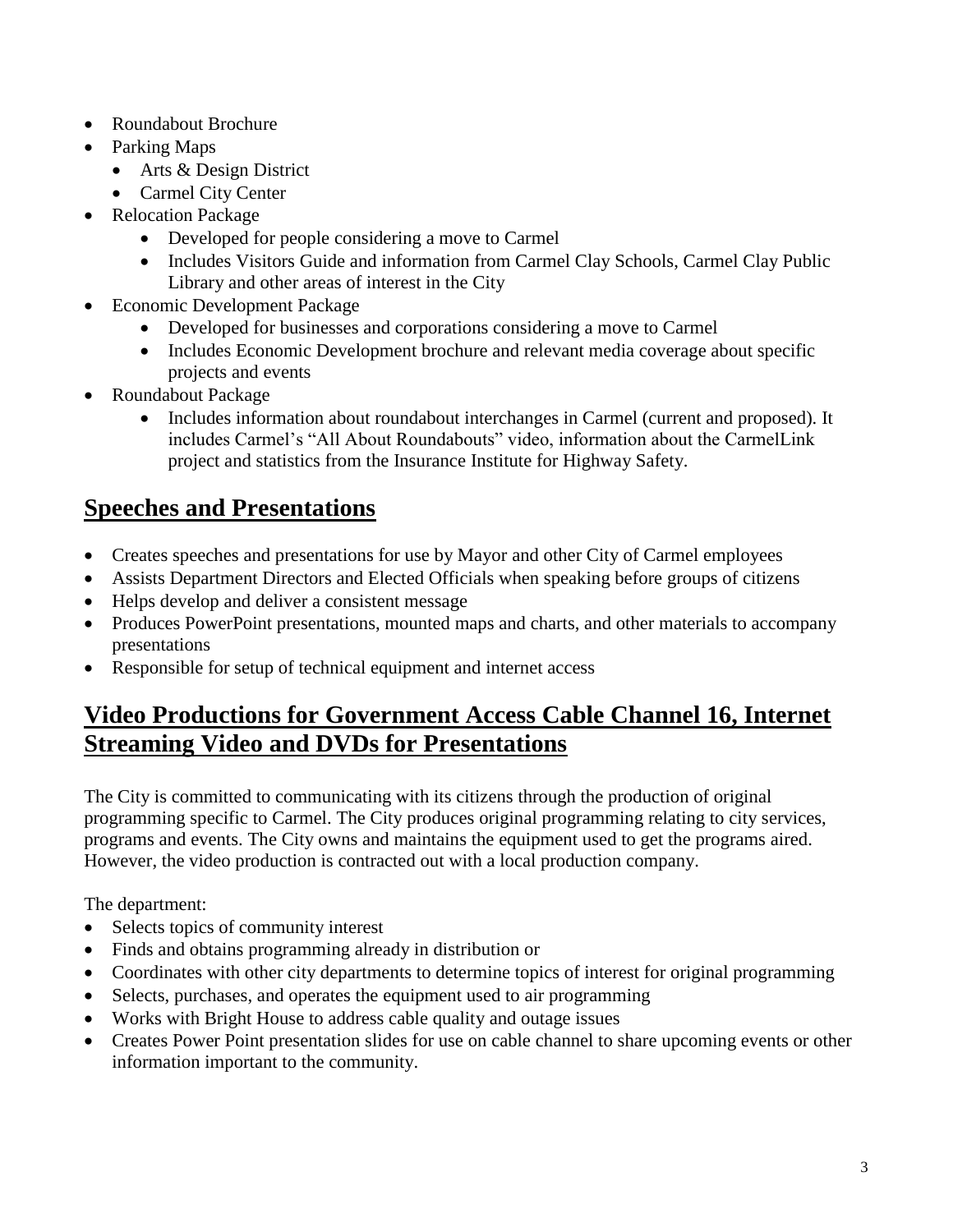Coordinates, writes, produces and oversees editing of promotional and educational video production for airing on Channel 16, internet streaming on the city's website and youtube as well as podcasts available for download.

This original programming is utilized to effectively communicate using the following outlets:

- **Carmel's Government Access Channel** has allowed the City to share news and information in a more lively and entertaining format via cable television. We have had much positive feedback regarding the programming on this channel.
- **Internet Streaming Video** We also make all of our programs available via our website as streaming video. This increases the accessibility to citizens because they are available 24 hours per day/7 days a week on the city's website.
- **DVDs for Presentation** The original programming is used in Presentations and as promotional materials. For example, the "All About Roundabouts" is distributed to many municipalities considering using them in their traffic management plans.

#### **Online Video Indexing**

The Community Relations staff researched the available online video indexing options and selected the optimal vendor to provide this service. Through this service, the Carmel government meetings will now be available on the city's website and will be time stamped according to the agenda for ease of viewing for citizens. This allows unprecedented access to City Council meetings for citizens and increases government transparency.

#### **Telecommunications Advisory Commission**

The department coordinates the scheduling of and preparation for the meetings with Commission President, Winston Long. Nancy Heck, the Director of Community Relations, also attends the meetings for consultation and input.

#### **Website and Internet Presence**

The web site is the first contact many individuals outside of Carmel have with the City. It must create an impression that will make people want to visit here, work and re-locate here. The department worked on the transformation of the City's web site and a brand new site was unveiled in 2010. The department supervises the website content updates and determines the qualifying events for the community calendar to make sure it is current.

The Community Relations staff also determines the placement of new information and determines home page link content based on seasonal needs. The department also monitors news activity of the city on the internet through "Google Alerts." The staff also researches new internet marketing tools and social media, and their compatibility with the Carmel community's needs, such as, Facebook, Twitter, RSS Feeds and e-notifications.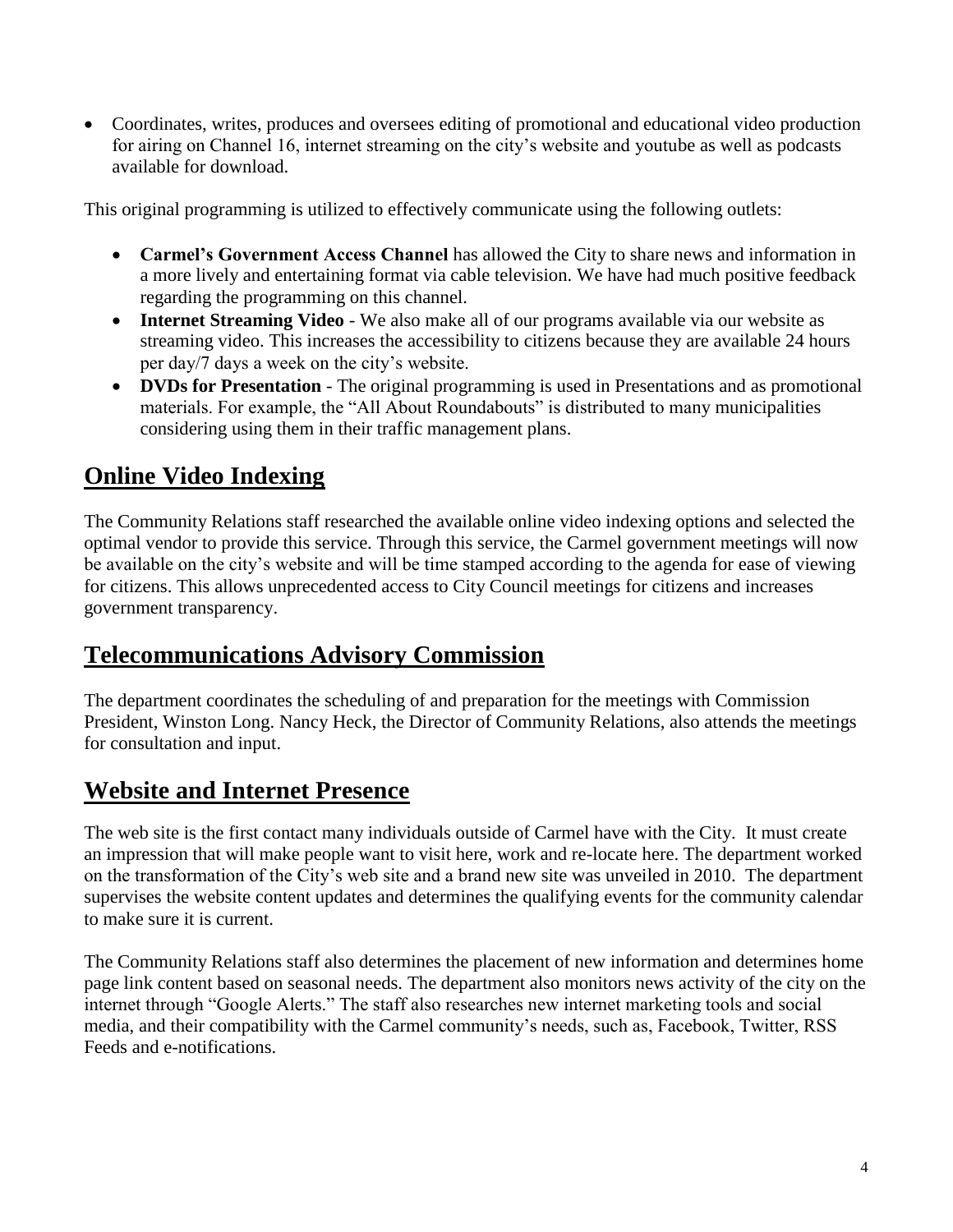#### **Economic Development**

The department is the first point of contact regarding economic development opportunities. The staff is asked to provide Carmel statistics and other relevant information to corporations considering locating in Carmel. The staff works closely with the Indiana Governor's Office, Indiana Economic Development Corporation (IEDC), Hamilton County Alliance and private economic development consultants to ensure the attentive handling of such opportunities.

We also assist in organizing tour groups visiting Carmel to find out more about city planning, traditional neighborhood development and roundabouts. We also get calls from individuals that are considering a job in the area or are considering moving here for other reasons and assist them with information about Carmel and the area serving as the City's "visitors' bureau" for lack of better term.

The department:

- Assists with groups visiting or touring the City of Carmel
- Fills in for Mayor if unable to speak to students or other groups that tour City Hall
- Coordinates the itineraries of visiting dignitaries and their entourages
- Works with the Chamber of Commerce, Hamilton County Convention and Visitors Bureau or the Hamilton County Alliance to meet needs of citizens or visitors

#### **Carmel Neighborhood Association Network (CNAN)**

In 2001 Mayor Jim Brainard asked the department to create a means for neighborhood association presidents to be better equipped to do their job. The idea sprung from a discussion during a meeting of the Carmel Business Alliance regarding the benefits of quality of life in Carmel and its ability to attract companies here and retain them. This group was concerned about the quality of older neighborhoods in Carmel and wanted to make sure that we were doing all we could to help the neighborhood association presidents network and help each other find solutions to common problems.

CNAN continues to be one of the best ways for us to share information about City departments and services. The City also benefits because this group shares their concerns about issues affecting their neighborhoods directly allowing for immediate response from the City and possible resolution to the problem.

- Determines quarterly dates for CNAN meetings coordinating with Mayor's schedule
- Decides current issues to be discussed and coordinates for appropriate speakers
- Prepares updates for CNAN binders and complete binders for new members
- Created and maintains Access database of all CNAN members
- Issues letters and emails to all CNAN members notifying them of upcoming meetings as well as keeping them informed of other community issues.
- Attends and staffs CNAN meetings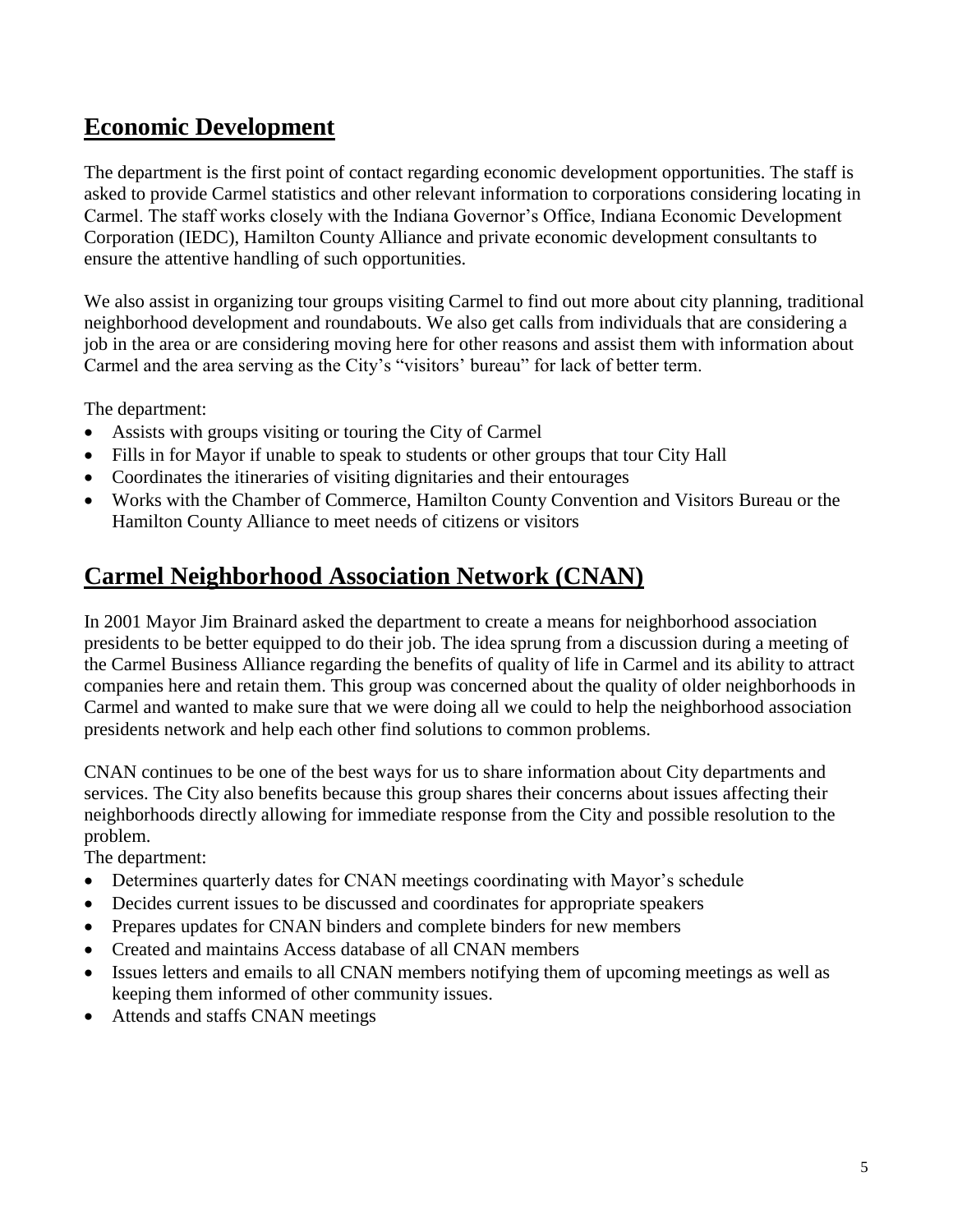## **Carmel Small Business Association Network (CSBN)**

In 2002, Mayor Jim Brainard asked the department to create the Carmel Small Business Association Network. The CSBN was to work in a similar manner as CNAN. This group was created to allow small business owners in the City a direct communications link to the Mayor and other City employees with whom these businesses have correspondence. These meetings allow small businesses owners the opportunity to get information directly from the Mayor about issues directly affecting their businesses such as infrastructure improvements, economic development projects, Carmel Redevelopment Commission plans and other future direction for specific areas of the City. Lunch is provided to attendees by a sponsor, who is solicited by the Community Relations staff.

The department has the same responsibilities for this group as it does for CNAN. (See listing for CNAN above)

## **Awards and Proclamations**

The City both gives and receives awards. Award presentations are an opportunity to showcase positive aspects of the community and its residents.

The department:

- Plans and develops presentation to make a memorable event for those involved
	- Awards given to employees or citizens for contributions to the community
		- Awards received for programs developed by the City of Carmel
- Responsible for submitting Carmel projects for various local, state and national awards
	- City Livability Awards for the US Conference of Mayors
	- $•$  3CMA
- Drafts proclamations and coordinates their presentation
	- City employees
	- Citizens
	- Issues of national importance

#### **Federal Grant Assistance**

The department assists the Mayor and other departments with their applications and supporting materials for many of the Federal Grant and Federal Budget Appropriations requests.

- Works with consultants in Washington to determine viable projects
- Coordinates and writes grant applications
- Communicates with Carmel's consultant in Washington to make sure we have fulfilled application criteria and met deadlines
- Solicits letters of support from community for our Federal Budget Appropriations requests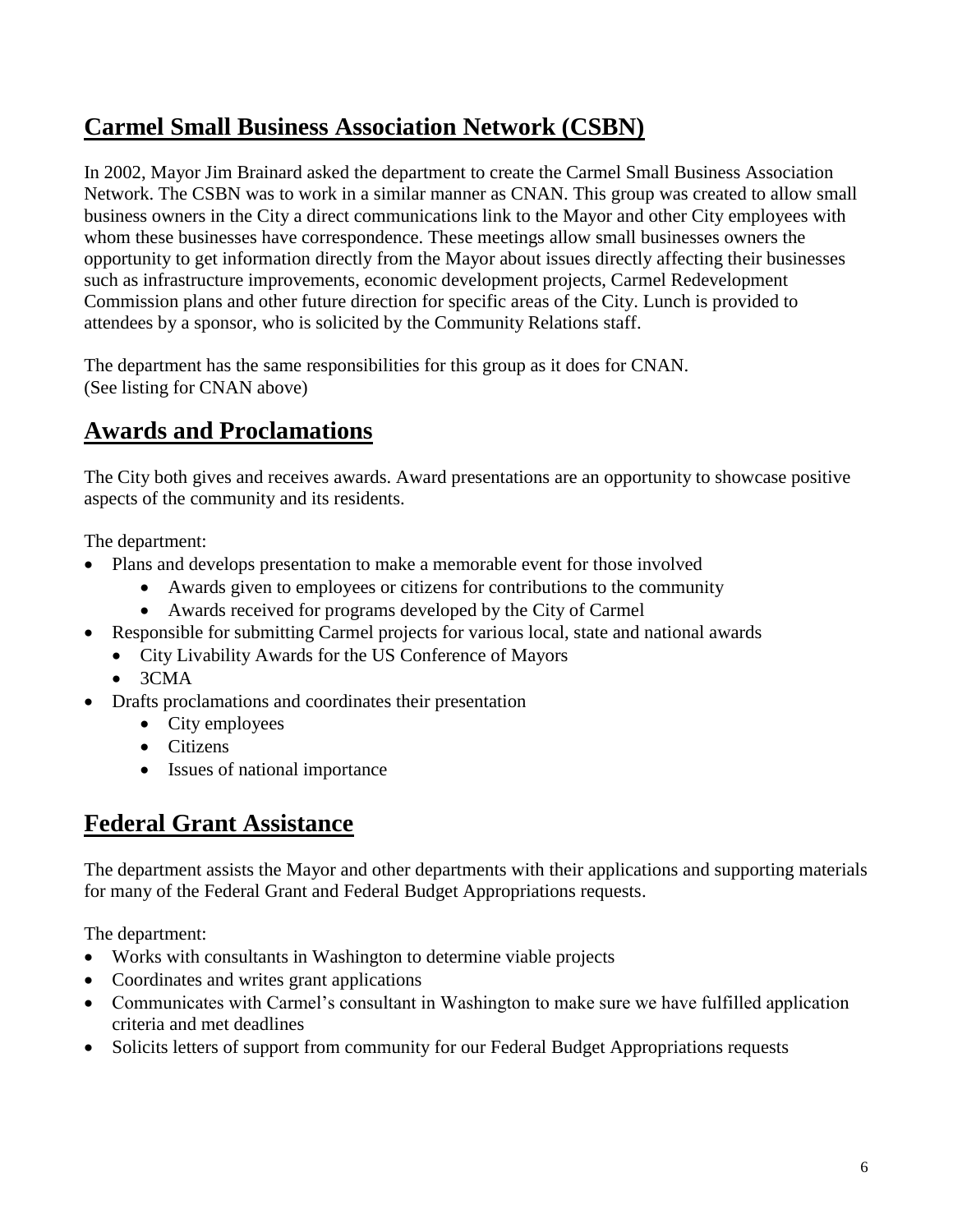### **Strategic Relationship Building**

The department must be aware of the multiple city projects and initiatives both in the planning and development stages in the community. The department must share this information with the community.

#### **Boards and Committees**

The Mayor is often asked to serve as a representative for the City of Carmel on various committees and boards to give input from the City's perspective. While it would be impossible to accept all invitations, several are accepted each year, which allows the Mayor to show his support and interest in specific topics. The department is often asked to serve as the Mayor's liaison on these committees.

The department:

- Attends and/or participates in meetings on wide variety of issues
- The department serves as the contact in the city for various boards, committees and initiatives at the local, state, national and international levels

#### **Information and Education**

People locally and from around the world contact City Hall in need of information about Carmel. These requests range from Boy Scout troops who want suggestions about service projects they could under take to graduate students working on a thesis. Many times the department is responsible for coordinating answers for these groups.

#### **Public Private Partnerships**

The City is involved in many public private partnerships. Building strategic relationships among those who partner with the city helps the department communicate to the community how these projects help the overall success of the city.

Some examples of the City's Public Private Partnership projects include City Center and The Carmel Arts and Design District developments.

#### **Citizen Interaction and Outreach**

The department receives many phone calls from the public regarding questions about City events, where to go for information, or how to resolve a problem. We take the time necessary to assist these residents and businesses. Many times, complaint calls end up with the department as well.

- Fields many phone calls and emails in response to community activities and events
- Channels feedback to relevant officials to help determine which issues are of interest and concern to public
- Helps officials develop appropriate responses to questions, comments and suggestions
	- Includes meetings with the Mayor or Council members
	- Articles for the newsletter
	- Development of new projects and programs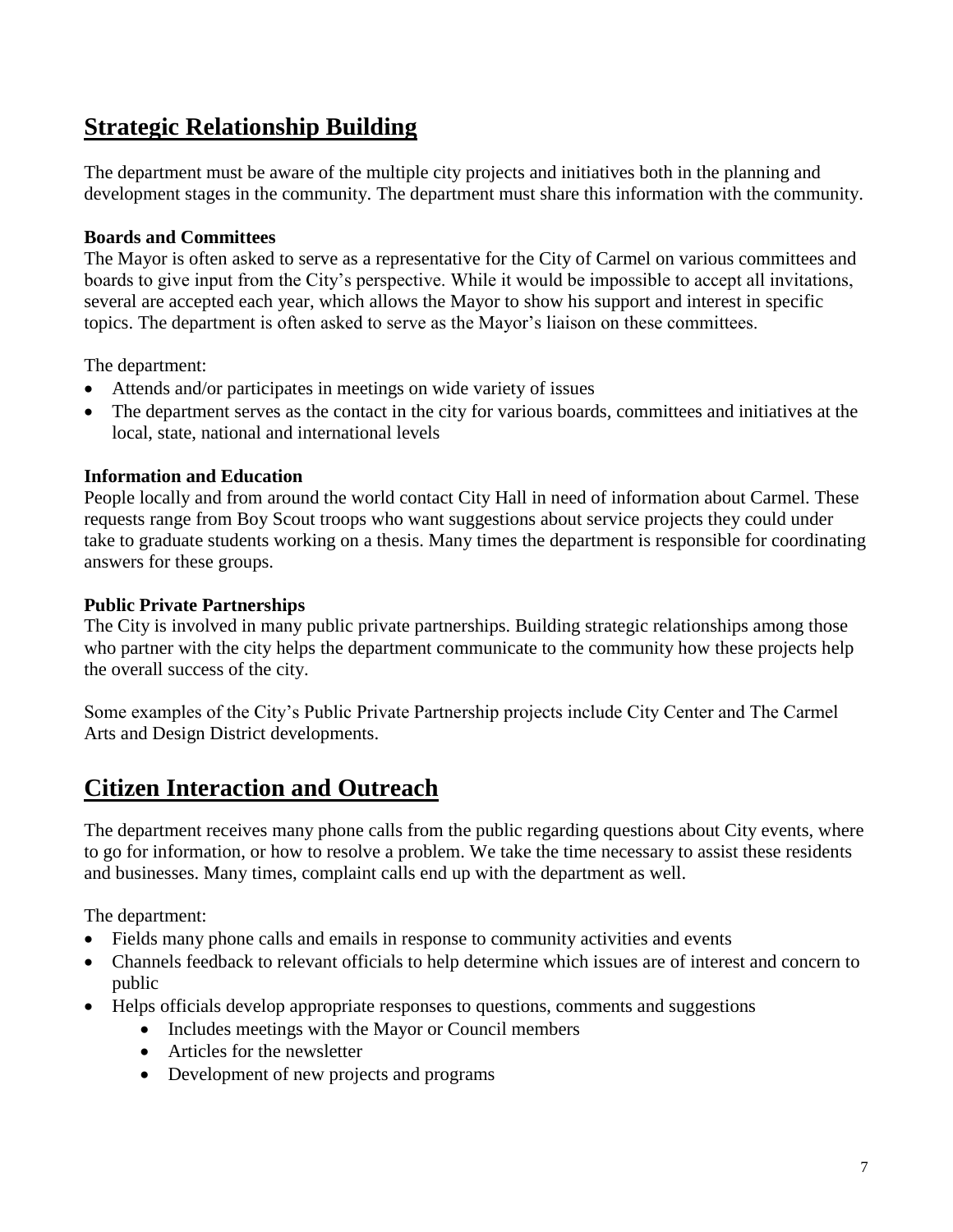The department is also responsible for analyzing the best course of action for communicating new projects programs or initiatives with the community and implementing the solution. Examples would be road name change and construction project deadlines and closures.

## **Public Events**

Community events create occasions for residents of Carmel to come together and celebrate our common goals, interests and accomplishments. There are many events for which the department is directly responsible. Many other events are coordinated through other City Departments and the Community Relations Department assists in the dissemination of information and media awareness of those events.

The department is directly responsible for:

- City Groundbreakings or Openings
- Veterans Day
- Works with committees to heighten community awareness of other events
- Solicit and help select specific ideas
- Holiday on the Square
- Memorial Day
- Holocaust Ceremony
- Oktoberfest at Merchants Square

## **Paver Sales**

The Veterans Memorial Plaza, just west of  $3<sup>rd</sup>$  Ave. SW, is home to a bronze veteran's memorial statue. The Carmel Clay Veterans Memorial Corporation (CCVMC) was responsible for raising the money for this statue to be placed by selling brick pavers. Since they dissolved in September of 2007 the City agreed to take over the responsibility of the Veterans Memorial Plaza grounds as well as the paver sales. Funds raised from paver sales are used for the upkeep of the flags and light fixtures around the statue as well as statue treatment. The department has taken responsibility for the paver sales and has created a line item especially for this in the Community Relations Gift Fund #854. Responsibilities also include promoting the sale of these items.

## **BPW Street Closure & Use of Public Space Approval Process**

Due to conflicts with street closures and community events in the past, the Director of the department has been given the responsibility of working with the Administrative staff, Police Department and Street Department to review and give recommendations for routes and street closure requests.

- Review details of requested street closures for events happening in the community.
- Assist with the notification process of businesses in the area when necessary.
- Routes for bike, run or walk events are reviewed and alternatives are made for routes that may negatively affect neighborhoods, businesses, churches or scheduled events in the City.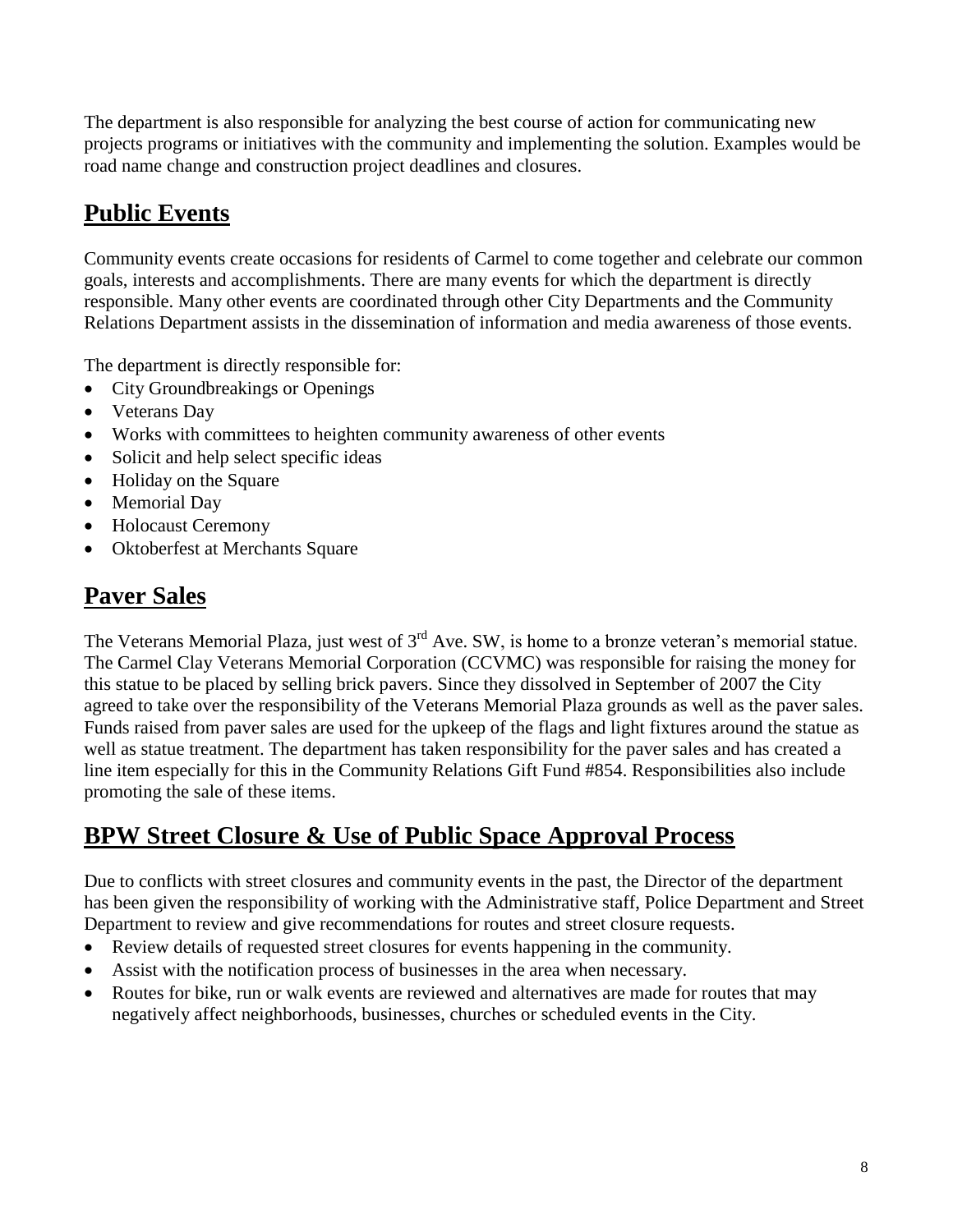### **Displays and Information Booths**

There are many events that give the City an opportunity to showcase why Carmel is a great place to live, work and raise a family. They also provide an outlet for our citizens to learn about what is going on in the City. This includes but is not limited to sharing information about current public-private partnership projects, city events, local recycling locations, road closures due to road construction and other city services and projects.

The department coordinates the staffing, materials needed and the set up and tear down of the City of Carmel informational booth at the following events around the community:

- CarmelFest
- Chamber events (2 per year)
- Real Estate Breakfast
- Economic Outlook Luncheon

### **Training and Education**

With advanced technology constantly changing it is necessary to keep informed and updated. In order to keep up with the changes, the department attends training courses for continuous education and is a member of national communication organizations. This provides an opportunity for networking amongst peers as well as learning about various communication tools and their effectiveness.

The department is a member of the following organizations:

- 3CMA (City County Communications Marketing Association)
	- Connecting local government innovators to achieve the highest ideals of public service through the power of communications and marketing. The organization continues to build its network of individuals committed to improving government/citizen relationships and the delivery of services through the application of marketing strategies and techniques.
- NATOA (National Association of Telecommunications Officers and Advisors)
	- NATOA promotes community interests in communications. A national trade association based in Alexandria, VA, NATOA represents local government jurisdictions and consortiums, including elected and appointed officials and staff, who oversee communications and cable television franchising.
- Alliance for Community Media
	- National organization that represents over 3,000 Public, Educational and Governmental (PEG) access organizations and community media center throughout the country. The ACM works to protect the interests of these access centers and those who use PEG facilities and equipment to advance their causes through cable television and the Internet.